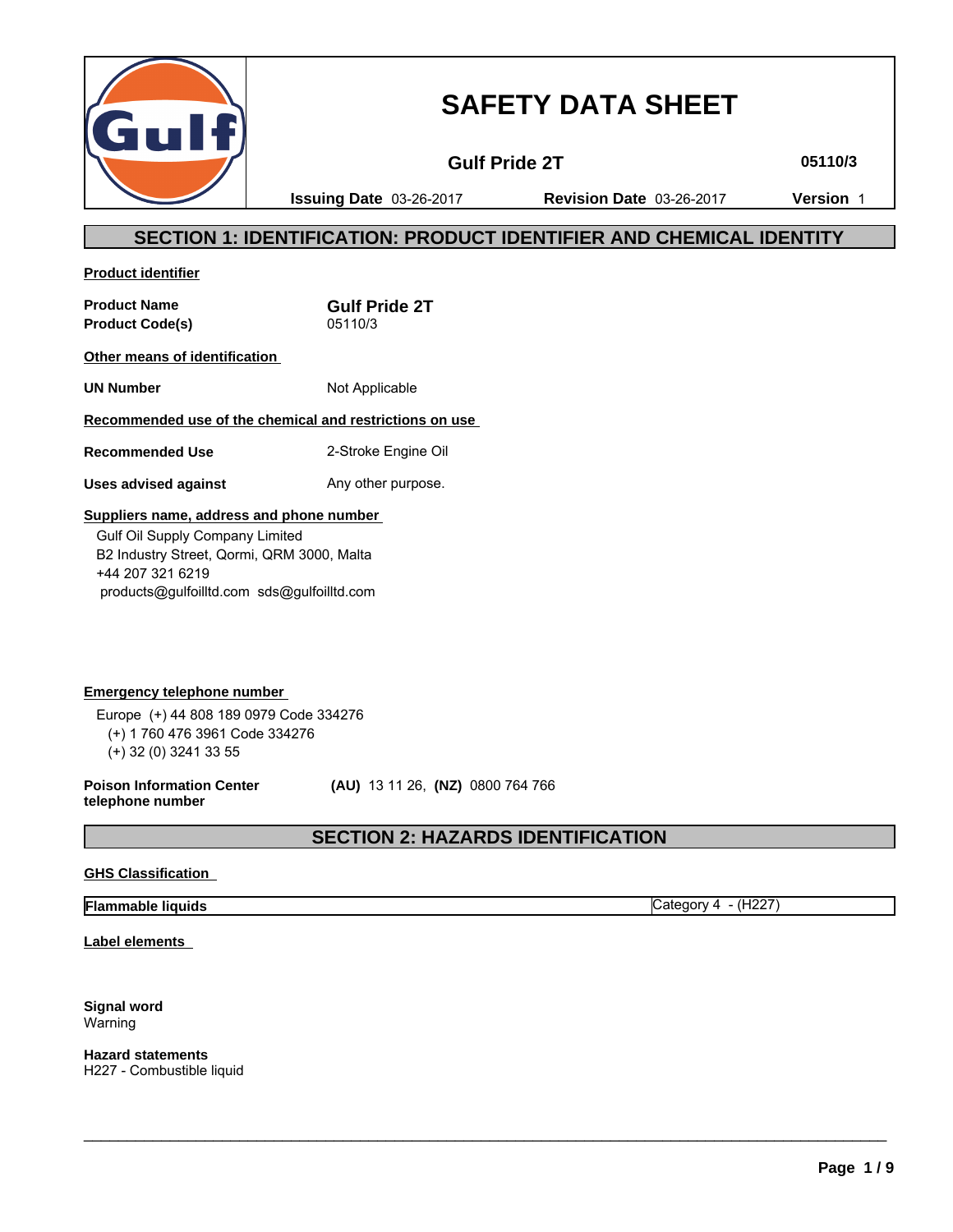#### **Precautionary Statements - Prevention**

Keep away from flames and hot surfaces. - No smoking Wear protective gloves/eye protection/face protection **Fire** In case of fire: Use CO2, dry chemical, or foam for extinction **Precautionary Statements - Storage** Store in a well-ventilated place. Keep cool **Precautionary Statements - Disposal** Dispose of contents/container to an approved waste disposal plant

#### **Other hazards**

No information available

## **SECTION 3: COMPOSITION/INFORMATION ON INGREDIENTS**

 $\_$  ,  $\_$  ,  $\_$  ,  $\_$  ,  $\_$  ,  $\_$  ,  $\_$  ,  $\_$  ,  $\_$  ,  $\_$  ,  $\_$  ,  $\_$  ,  $\_$  ,  $\_$  ,  $\_$  ,  $\_$  ,  $\_$  ,  $\_$  ,  $\_$  ,  $\_$  ,  $\_$  ,  $\_$  ,  $\_$  ,  $\_$  ,  $\_$  ,  $\_$  ,  $\_$  ,  $\_$  ,  $\_$  ,  $\_$  ,  $\_$  ,  $\_$  ,  $\_$  ,  $\_$  ,  $\_$  ,  $\_$  ,  $\_$  ,

This product is a mixture. Health hazard information is based on its ingredients

| <b>Chemical name</b>                                               | CAS No | Weight-%      |
|--------------------------------------------------------------------|--------|---------------|
| ' cSt<br>, low viscosity base oil (Viscosity <7<br>Highly refined. |        | 10%<br>$-25%$ |
| @40°C)                                                             |        |               |

#### **Additional information**

Product containing mineral oil with less than 3% DMSO extract as measured by IP 346 See Section 15 for additional information on base oils.

The remaining composition is a mixture of non-classified ingredients or additives below the threshold for disclosure

## **SECTION 4: FIRST AID MEASURES**

#### **Description of first-aid measures**

| <b>General advice</b>                                                  | If symptoms persist, call a physician.                                                                      |  |
|------------------------------------------------------------------------|-------------------------------------------------------------------------------------------------------------|--|
| <b>Inhalation</b>                                                      | Move to fresh air.                                                                                          |  |
| <b>Skin contact</b>                                                    | Wash off immediately with soap and plenty of water. Remove and wash contaminated<br>clothing before re-use. |  |
| Eye contact                                                            | Rinse thoroughly with plenty of water, also under the eyelids. Keep eye wide open while<br>rinsing.         |  |
| Ingestion                                                              | Clean mouth with water. Drink plenty of water. Do not induce vomiting without medical<br>advice.            |  |
| <b>Protection of First-aiders</b>                                      | Use personal protective equipment.                                                                          |  |
| Most important symptoms and effects, both acute and delayed            |                                                                                                             |  |
| <b>Main Symptoms</b>                                                   | None                                                                                                        |  |
| Indication of immediate medical attention and special treatment needed |                                                                                                             |  |
|                                                                        |                                                                                                             |  |

**Notes to physician** Treat symptomatically.

## **SECTION 5: FIRE FIGHTING MEASURES**

#### **Extinguishing media**

#### **Suitable Extinguishing Media**

Use extinguishing measures that are appropriate to local circumstances and the surrounding environment:, Use CO2, dry chemical, or foam, Water spray or fog, Cool containers / tanks with water spray

 $\_$  ,  $\_$  ,  $\_$  ,  $\_$  ,  $\_$  ,  $\_$  ,  $\_$  ,  $\_$  ,  $\_$  ,  $\_$  ,  $\_$  ,  $\_$  ,  $\_$  ,  $\_$  ,  $\_$  ,  $\_$  ,  $\_$  ,  $\_$  ,  $\_$  ,  $\_$  ,  $\_$  ,  $\_$  ,  $\_$  ,  $\_$  ,  $\_$  ,  $\_$  ,  $\_$  ,  $\_$  ,  $\_$  ,  $\_$  ,  $\_$  ,  $\_$  ,  $\_$  ,  $\_$  ,  $\_$  ,  $\_$  ,  $\_$  ,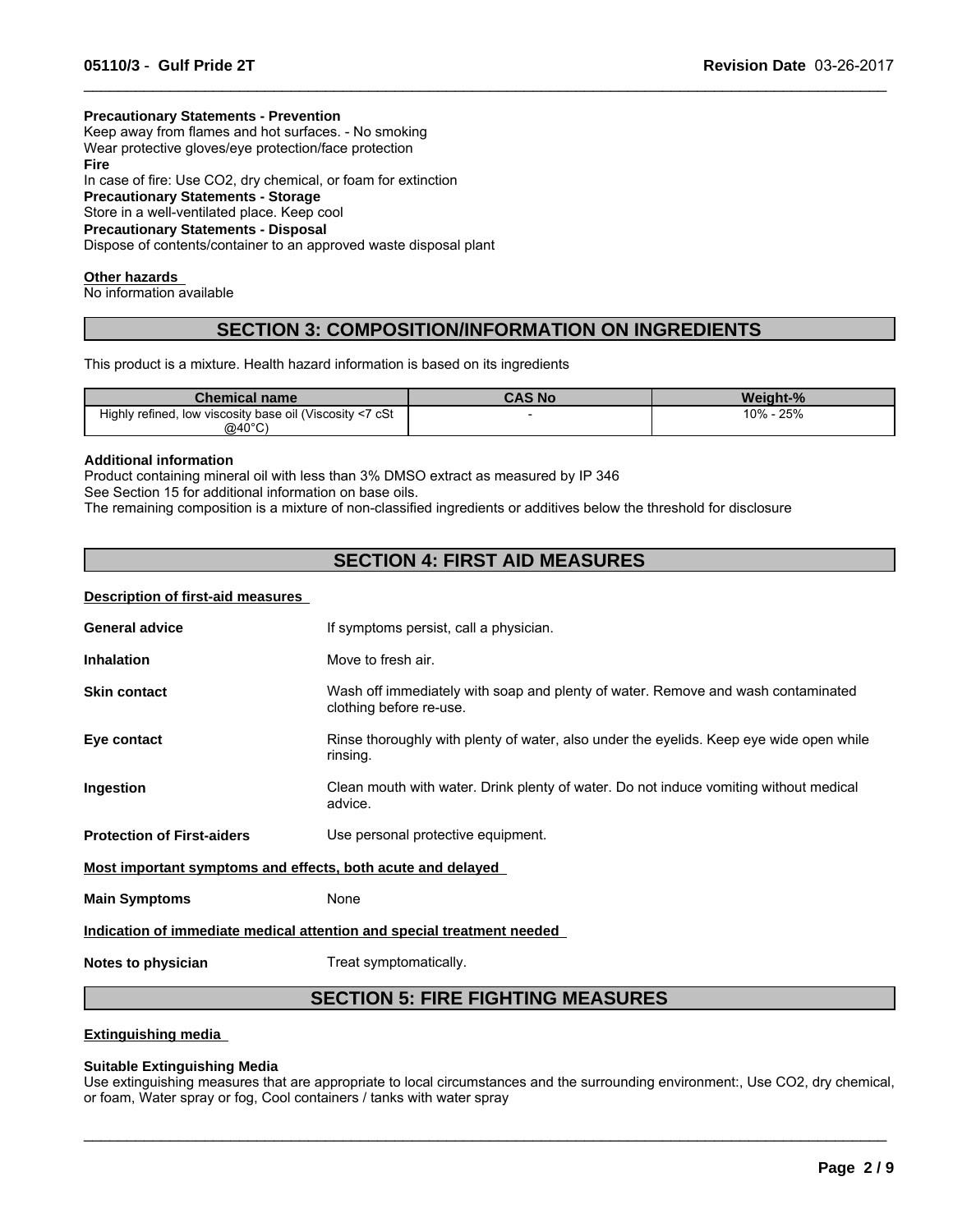#### **Extinguishing media which shall not be used for safety reasons**

Do not use a solid water stream as it may scatter and spread fire

#### **Specific hazards arising from the chemical**

Thermal decomposition can lead to release of irritating gases and vapors. Carbon monoxide, carbon dioxide and unburned hydrocarbons (smoke). In the event of fire and/or explosion do not breathe fumes. This material creates a fire hazard because it floats on water.

 $\_$  ,  $\_$  ,  $\_$  ,  $\_$  ,  $\_$  ,  $\_$  ,  $\_$  ,  $\_$  ,  $\_$  ,  $\_$  ,  $\_$  ,  $\_$  ,  $\_$  ,  $\_$  ,  $\_$  ,  $\_$  ,  $\_$  ,  $\_$  ,  $\_$  ,  $\_$  ,  $\_$  ,  $\_$  ,  $\_$  ,  $\_$  ,  $\_$  ,  $\_$  ,  $\_$  ,  $\_$  ,  $\_$  ,  $\_$  ,  $\_$  ,  $\_$  ,  $\_$  ,  $\_$  ,  $\_$  ,  $\_$  ,  $\_$  ,

#### **Hazardous decomposition products**

Incomplete combustion and thermolysis produces potentially toxic gases such as carbon monoxide and carbon dioxide

#### **Advice for firefighters**

#### **Special protective equipment for fire-fighters**

As in any fire, wear self-contained breathing apparatus pressure-demand, MSHA/NIOSH (approved or equivalent) and full protective gear

### **SECTION 6: ACCIDENTAL RELEASE MEASURES**

#### **Personal precautions, protective equipment and emergency procedures**

Remove all sources of ignition. Ensure adequate ventilation.

**Advice for non-emergency personnel** Material can create slippery conditions.

**Advice for emergency responders** For personal protection see section 8.

#### **Environmental precautions**

Prevent further leakage or spillage if safe to do so. Do not flush into surface water or sanitary sewer system.

#### **Methods and materials for containment and cleaning up**

Soak up with inert absorbent material (e.g. sand, silica gel, acid binder, universal binder, sawdust). Dike to collect large liquid spills.

#### **Reference to other sections**

See Section 8/12/13 for additional information

## **SECTION 7: HANDLING AND STORAGE**

#### **Precautions for safe handling**

Ensure adequate ventilation. Do not eat, drink or smoke when using this product. Handle in accordance with good industrial hygiene and safety practice.

#### **Conditions for safe storage, including any incompatibilities**

#### **Technical measures/Storage conditions**

Keep containers tightly closed in a dry, cool and well-ventilated place. Keep away from open flames, hot surfaces and sources of ignition.

 $\_$  ,  $\_$  ,  $\_$  ,  $\_$  ,  $\_$  ,  $\_$  ,  $\_$  ,  $\_$  ,  $\_$  ,  $\_$  ,  $\_$  ,  $\_$  ,  $\_$  ,  $\_$  ,  $\_$  ,  $\_$  ,  $\_$  ,  $\_$  ,  $\_$  ,  $\_$  ,  $\_$  ,  $\_$  ,  $\_$  ,  $\_$  ,  $\_$  ,  $\_$  ,  $\_$  ,  $\_$  ,  $\_$  ,  $\_$  ,  $\_$  ,  $\_$  ,  $\_$  ,  $\_$  ,  $\_$  ,  $\_$  ,  $\_$  ,

**Incompatible materials** Oxidizing agent

**Recommended Use** 2-Stroke Engine Oil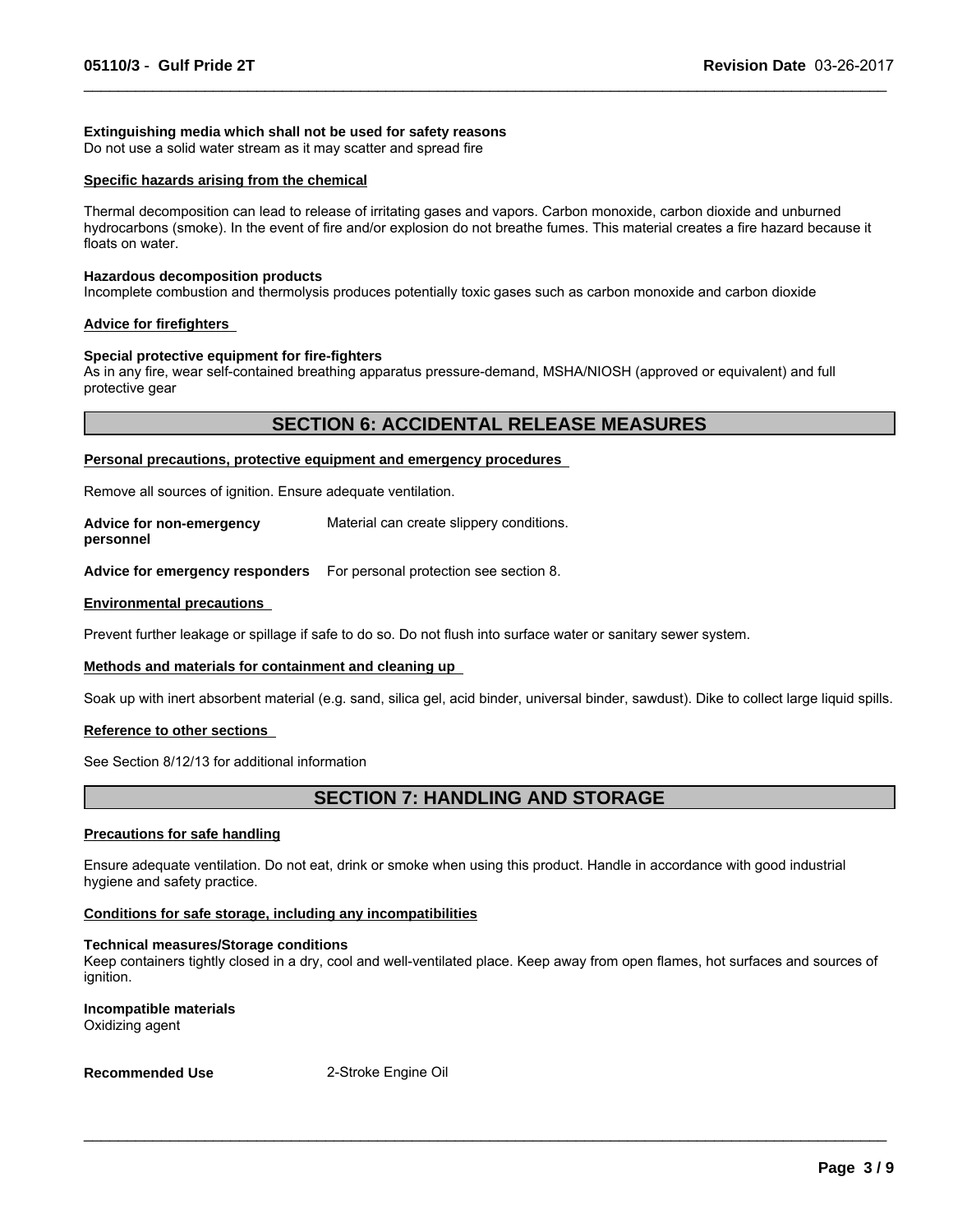## **SECTION 8: EXPOSURE CONTROLS/PERSONAL PROTECTION**

 $\_$  ,  $\_$  ,  $\_$  ,  $\_$  ,  $\_$  ,  $\_$  ,  $\_$  ,  $\_$  ,  $\_$  ,  $\_$  ,  $\_$  ,  $\_$  ,  $\_$  ,  $\_$  ,  $\_$  ,  $\_$  ,  $\_$  ,  $\_$  ,  $\_$  ,  $\_$  ,  $\_$  ,  $\_$  ,  $\_$  ,  $\_$  ,  $\_$  ,  $\_$  ,  $\_$  ,  $\_$  ,  $\_$  ,  $\_$  ,  $\_$  ,  $\_$  ,  $\_$  ,  $\_$  ,  $\_$  ,  $\_$  ,  $\_$  ,

#### **Control parameters**

#### **Exposure Limits**

| <b>Chemical name</b>                   | <b>Australia</b> | New Zealand              | New Zealand - Biological Exposure<br>Indices (BEI) |
|----------------------------------------|------------------|--------------------------|----------------------------------------------------|
| Highly refined, low viscosity base oil |                  | TWA: 5 ma/m <sup>3</sup> |                                                    |
| (Viscosity <7 cSt $@40^{\circ}$ C)     |                  | $STEL: 10$ mg/m $3$      |                                                    |

*Australia - Workplace Exposure Standards for Airborne Contaminants. New Zealand - Workplace Exposure Standards and Biological Exposure Indices.*

#### **Appropriate engineering controls**

| <b>Engineering controls</b>                                                                                       | Ensure adequate ventilation, especially in confined areas.                                                                                                                                                                                                                                                                                                                                                                                                                                                                                                                               |
|-------------------------------------------------------------------------------------------------------------------|------------------------------------------------------------------------------------------------------------------------------------------------------------------------------------------------------------------------------------------------------------------------------------------------------------------------------------------------------------------------------------------------------------------------------------------------------------------------------------------------------------------------------------------------------------------------------------------|
|                                                                                                                   | Individual protection measures, such as personal protective equipment                                                                                                                                                                                                                                                                                                                                                                                                                                                                                                                    |
| <b>Eye/face protection</b><br>Skin and body protection<br><b>Hand Protection</b><br><b>Respiratory protection</b> | Safety glasses with side-shields.<br>Long sleeved clothing.<br>Protective gloves. Please observe the instructions regarding permeability and breakthrough<br>time which are provided by the supplier of the gloves. Also take into consideration the<br>specific local conditions under which the product is used, such as the danger of cuts,<br>abrasion. Barrier creams may help to protect the exposed areas of skin, they should<br>however not be applied once exposure has occurred.<br>No special protective equipment required. In case of mist, spray or aerosol exposure wear |
|                                                                                                                   | suitable personal respiratory protection and protective suit.                                                                                                                                                                                                                                                                                                                                                                                                                                                                                                                            |
| <b>Hygiene measures</b>                                                                                           | Do not eat, drink or smoke when using this product. Handle in accordance with good<br>industrial hygiene and safety practice.                                                                                                                                                                                                                                                                                                                                                                                                                                                            |
| <b>Environmental Exposure Controls</b><br><b>Thermal hazards</b>                                                  | No special environmental precautions required.<br>None under normal use conditions                                                                                                                                                                                                                                                                                                                                                                                                                                                                                                       |

## **SECTION 9: PHYSICAL AND CHEMICAL PROPERTIES**

 $\_$  ,  $\_$  ,  $\_$  ,  $\_$  ,  $\_$  ,  $\_$  ,  $\_$  ,  $\_$  ,  $\_$  ,  $\_$  ,  $\_$  ,  $\_$  ,  $\_$  ,  $\_$  ,  $\_$  ,  $\_$  ,  $\_$  ,  $\_$  ,  $\_$  ,  $\_$  ,  $\_$  ,  $\_$  ,  $\_$  ,  $\_$  ,  $\_$  ,  $\_$  ,  $\_$  ,  $\_$  ,  $\_$  ,  $\_$  ,  $\_$  ,  $\_$  ,  $\_$  ,  $\_$  ,  $\_$  ,  $\_$  ,  $\_$  ,

### **Information on basic physical and chemical properties**

| <b>Physical state</b><br>Odor                                                                                                                 | liquid<br>Slight                                                                                                 | Appearance<br><b>Odor threshold</b> | clear Red<br>Not Determined |
|-----------------------------------------------------------------------------------------------------------------------------------------------|------------------------------------------------------------------------------------------------------------------|-------------------------------------|-----------------------------|
| <b>Property</b><br>рH                                                                                                                         | Values<br>$= 7$                                                                                                  | Remarks                             |                             |
| Melting point / freezing point<br>Boiling point / boiling range<br><b>Flash point</b><br><b>Evaporation rate</b><br>Flammability (solid, gas) | $<$ -24 °C / $<$ -11 °F<br>$> 176$ °C / $> 349$ °F<br>$> 90$ °C / $> 194$ °F<br>Not Determined<br>Not Determined | ASTM D 92                           |                             |
| <b>Flammability Limit in Air</b><br>Upper flammability limit:<br>Lower flammability limit:                                                    | 7%<br>$0.6\%$                                                                                                    |                                     |                             |
| Vapor pressure<br>Vapor density                                                                                                               | 0.04<br>Not Determined                                                                                           | kPa                                 |                             |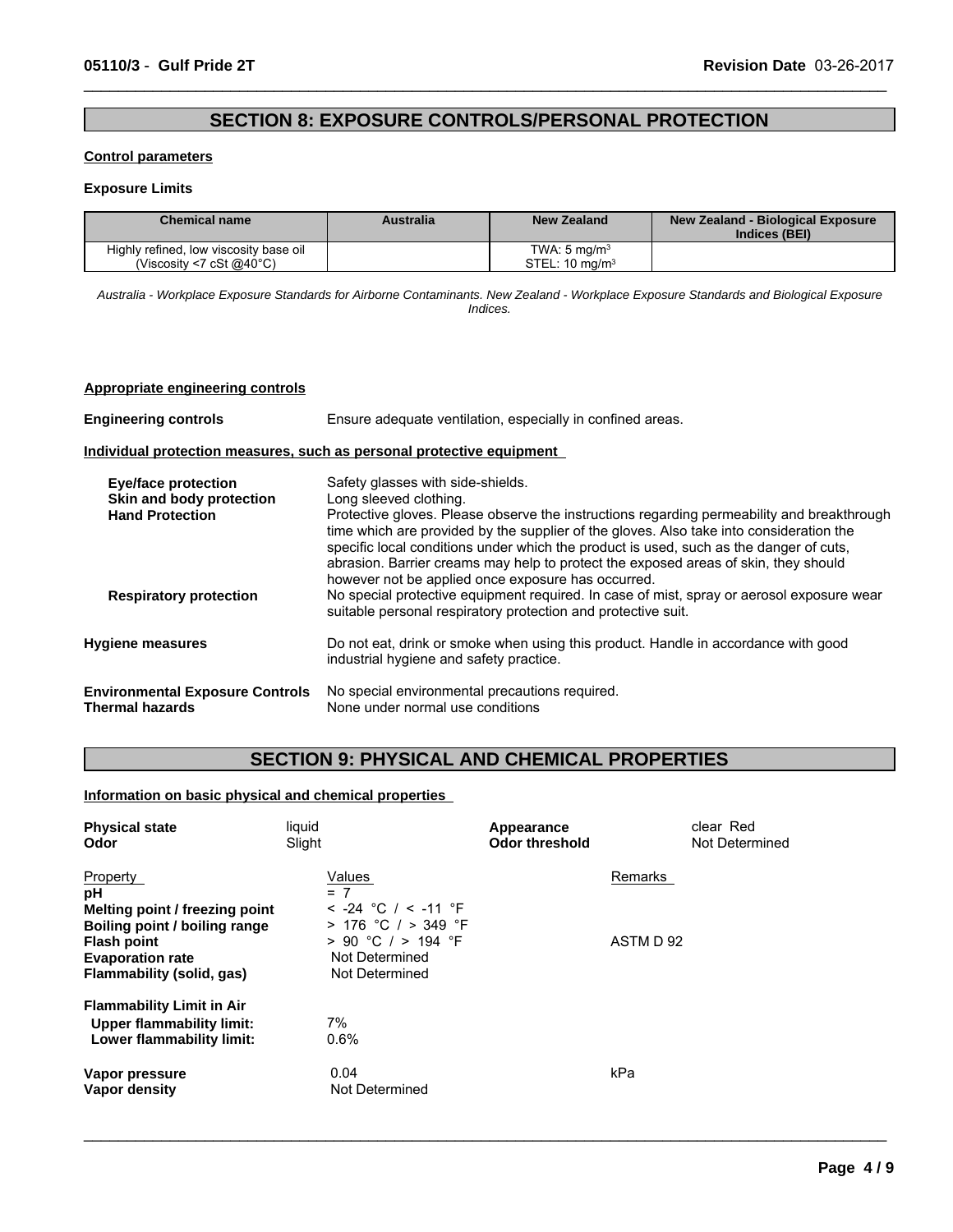| <b>Relative density</b>          | 0.87               |  |
|----------------------------------|--------------------|--|
| Solubility(ies)                  | Insoluble in water |  |
| <b>Partition coefficient</b>     | Not Determined     |  |
| <b>Autoignition temperature</b>  | 210 °C / 410 °F    |  |
| <b>Decomposition temperature</b> | $> 210$ °C         |  |
| <b>Kinematic viscosity</b>       | 61.5 cSt @ 40 °C   |  |
| <b>Explosive properties</b>      | Not applicable     |  |
| <b>Oxidizing Properties</b>      | Not applicable     |  |
| <b>Other Information</b>         |                    |  |

**Viscosity, kinematic (100°C)** 8.3 cSt @ 100°C **Pour Point**<br>VOC Content (ASTM E-1868-10) Not Determined **VOC Content (ASTM E-1868-10)**<br>VOC content

**Not Determined** 

## **SECTION 10: STABILITY AND REACTIVITY**

 $\_$  ,  $\_$  ,  $\_$  ,  $\_$  ,  $\_$  ,  $\_$  ,  $\_$  ,  $\_$  ,  $\_$  ,  $\_$  ,  $\_$  ,  $\_$  ,  $\_$  ,  $\_$  ,  $\_$  ,  $\_$  ,  $\_$  ,  $\_$  ,  $\_$  ,  $\_$  ,  $\_$  ,  $\_$  ,  $\_$  ,  $\_$  ,  $\_$  ,  $\_$  ,  $\_$  ,  $\_$  ,  $\_$  ,  $\_$  ,  $\_$  ,  $\_$  ,  $\_$  ,  $\_$  ,  $\_$  ,  $\_$  ,  $\_$  ,

#### **Reactivity**

None under normal use conditions

#### **Chemical stability**

Stable under normal conditions

#### **Possibility of hazardous reactions**

None under normal use conditions

#### **Conditions to avoid**

Keep away from open flames, hot surfaces and sources of ignition, Heat, flames and sparks

#### **Incompatible materials**

Oxidizing agent

#### **Hazardous decomposition products**

Incomplete combustion and thermolysis produces potentially toxic gases such as carbon monoxide and carbon dioxide.

## **SECTION 11: TOXICOLOGICAL INFORMATION**

 $\_$  ,  $\_$  ,  $\_$  ,  $\_$  ,  $\_$  ,  $\_$  ,  $\_$  ,  $\_$  ,  $\_$  ,  $\_$  ,  $\_$  ,  $\_$  ,  $\_$  ,  $\_$  ,  $\_$  ,  $\_$  ,  $\_$  ,  $\_$  ,  $\_$  ,  $\_$  ,  $\_$  ,  $\_$  ,  $\_$  ,  $\_$  ,  $\_$  ,  $\_$  ,  $\_$  ,  $\_$  ,  $\_$  ,  $\_$  ,  $\_$  ,  $\_$  ,  $\_$  ,  $\_$  ,  $\_$  ,  $\_$  ,  $\_$  ,

#### **Information on the likely routes of exposure**

**Product Information - Principle Routes of Exposure**

| <b>Inhalation</b> | None known |
|-------------------|------------|
| Eye contact       | None known |

**Skin contact** None known

**Ingestion** None known

## **Numerical measures of toxicity - Product Information**

| ATEmix (oral)          | >2000 mg/kg |
|------------------------|-------------|
| <b>ATEmix (dermal)</b> | >2000 mg/kg |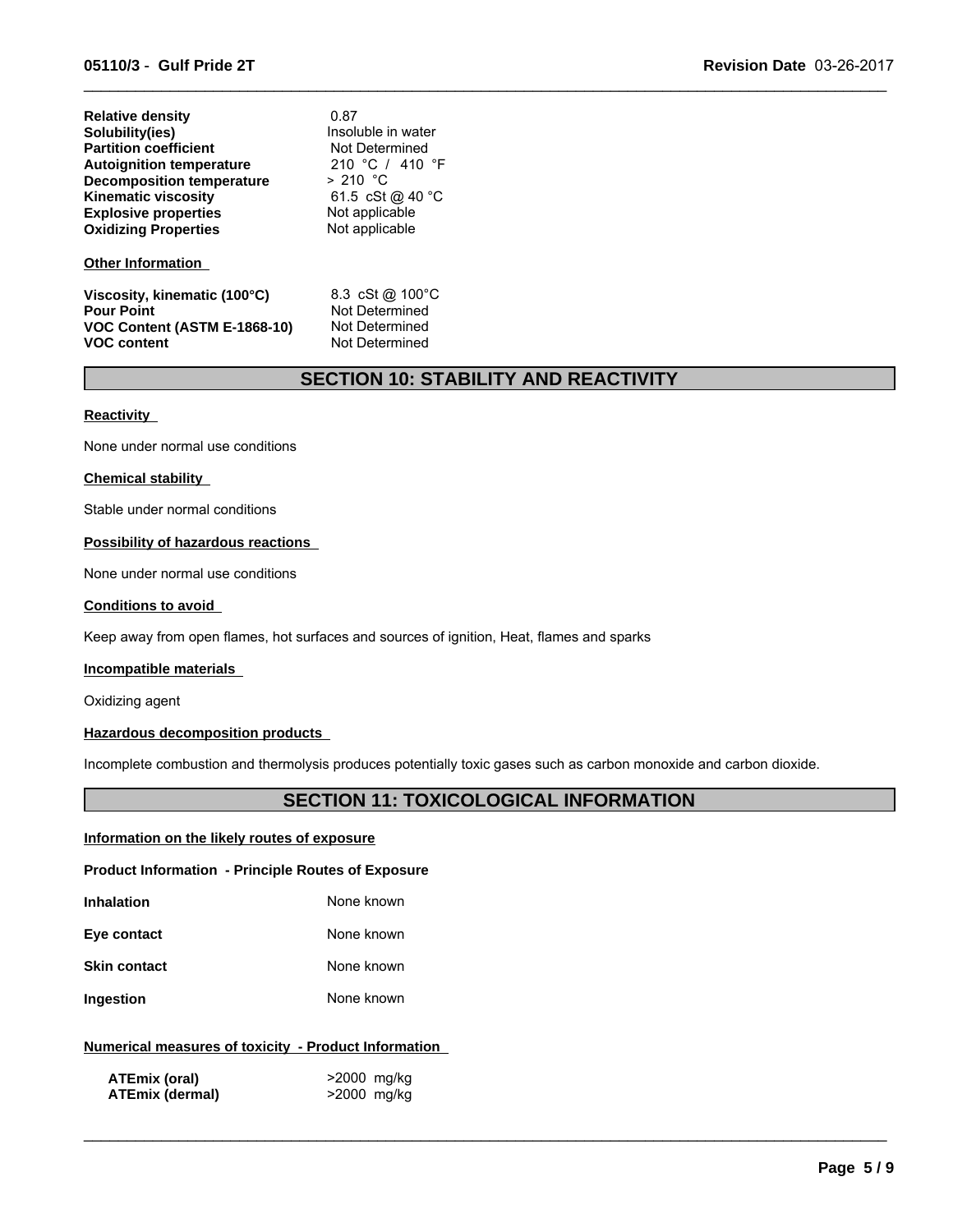#### **Acute toxicity - Product Information**

Product does not present an acute toxicity hazard based on known or supplied information.

#### **Acute toxicity - Component Information**

| <b>Chemical name</b>                        | Oral LD50  | <b>Dermal LD50</b> | <b>Inhalation LC50</b> |
|---------------------------------------------|------------|--------------------|------------------------|
| Highly refined,<br>, low viscosity base oil | 2000 mg/kg | >2000 mg/kg        |                        |
| (Viscosity <7 cSt $@40^{\circ}$ C)          |            |                    |                        |

 $\_$  ,  $\_$  ,  $\_$  ,  $\_$  ,  $\_$  ,  $\_$  ,  $\_$  ,  $\_$  ,  $\_$  ,  $\_$  ,  $\_$  ,  $\_$  ,  $\_$  ,  $\_$  ,  $\_$  ,  $\_$  ,  $\_$  ,  $\_$  ,  $\_$  ,  $\_$  ,  $\_$  ,  $\_$  ,  $\_$  ,  $\_$  ,  $\_$  ,  $\_$  ,  $\_$  ,  $\_$  ,  $\_$  ,  $\_$  ,  $\_$  ,  $\_$  ,  $\_$  ,  $\_$  ,  $\_$  ,  $\_$  ,  $\_$  ,

#### **Delayed and immediate effects as well as chronic effects from short and long-term exposure**

| <b>Skin corrosion/irritation</b>                                                      | Based on available data, the classification criteria are not met.                                                                      |
|---------------------------------------------------------------------------------------|----------------------------------------------------------------------------------------------------------------------------------------|
| Serious eye damage/eye irritation                                                     | Based on available data, the classification criteria are not met.                                                                      |
| <b>Sensitization</b><br><b>Respiratory Sensitization</b><br><b>Skin sensitization</b> | Based on available data, the classification criteria are not met.<br>Based on available data, the classification criteria are not met. |
| Germ cell mutagenicity                                                                | Based on available data, the classification criteria are not met.                                                                      |
| Carcinogenicity                                                                       | Based on available data, the classification criteria are not met.                                                                      |
| <b>Reproductive toxicity</b>                                                          | Based on available data, the classification criteria are not met.                                                                      |
| Specific target organ systemic<br>toxicity (single exposure)                          | Based on available data, the classification criteria are not met                                                                       |
| Specific target organ systemic<br>toxicity (repeated exposure)                        | Based on available data, the classification criteria are not met                                                                       |
| <b>Aspiration hazard</b>                                                              | Based on available data, the classification criteria are not met.                                                                      |
| <b>Exposure levels</b>                                                                | See section 8 for more information                                                                                                     |
| Interactive effects                                                                   | None known                                                                                                                             |

## **SECTION 12: ECOLOGICAL INFORMATION**

 $\_$  ,  $\_$  ,  $\_$  ,  $\_$  ,  $\_$  ,  $\_$  ,  $\_$  ,  $\_$  ,  $\_$  ,  $\_$  ,  $\_$  ,  $\_$  ,  $\_$  ,  $\_$  ,  $\_$  ,  $\_$  ,  $\_$  ,  $\_$  ,  $\_$  ,  $\_$  ,  $\_$  ,  $\_$  ,  $\_$  ,  $\_$  ,  $\_$  ,  $\_$  ,  $\_$  ,  $\_$  ,  $\_$  ,  $\_$  ,  $\_$  ,  $\_$  ,  $\_$  ,  $\_$  ,  $\_$  ,  $\_$  ,  $\_$  ,

#### **Toxicity**

No special environmental measures are necessary

#### **Persistence and degradability**

The product is not readily biodegradable, but it can be degraded by micro-organisms, it is regarded as being inherently biodegradable.

#### **Bioaccumulative potential**

No information available

#### **Mobility**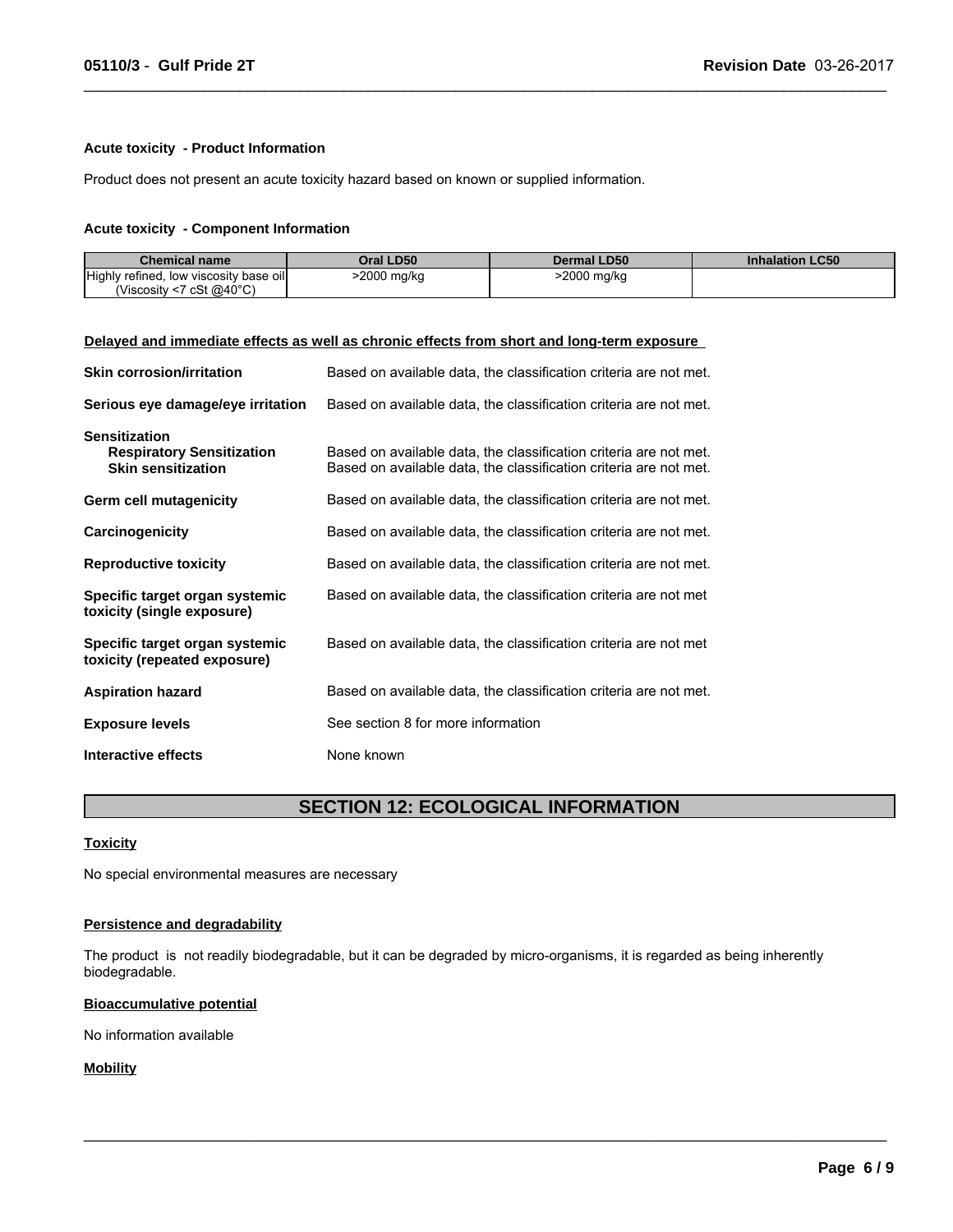The product is insoluble and floats on water

#### **Other adverse effects**

None known

## **SECTION 13: DISPOSAL CONSIDERATIONS**

 $\_$  ,  $\_$  ,  $\_$  ,  $\_$  ,  $\_$  ,  $\_$  ,  $\_$  ,  $\_$  ,  $\_$  ,  $\_$  ,  $\_$  ,  $\_$  ,  $\_$  ,  $\_$  ,  $\_$  ,  $\_$  ,  $\_$  ,  $\_$  ,  $\_$  ,  $\_$  ,  $\_$  ,  $\_$  ,  $\_$  ,  $\_$  ,  $\_$  ,  $\_$  ,  $\_$  ,  $\_$  ,  $\_$  ,  $\_$  ,  $\_$  ,  $\_$  ,  $\_$  ,  $\_$  ,  $\_$  ,  $\_$  ,  $\_$  ,

#### **Safe handling and disposal methods**

Dispose of in accordance with local regulations

#### **Disposal of any contaminated packaging**

Empty containers should be taken to an approved waste handling site for recycling or disposal. Observe all label precautions until container is cleaned, reconditioned or destroyed.

#### **Environmental regulations**

No information available

|                                           | <b>SECTION 14: TRANSPORT INFORMATION</b> |  |  |
|-------------------------------------------|------------------------------------------|--|--|
| <b>ADG</b>                                | Not regulated                            |  |  |
| <b>IMDG</b>                               | Not regulated                            |  |  |
| <b>IATA</b>                               | Not regulated                            |  |  |
| <b>SECTION 15: REGULATORY INFORMATION</b> |                                          |  |  |

#### **Safety, health and environmental regulations/legislation specific for the substance or mixture**

#### **National regulations**

#### **Australia**

Model Work Health and Safety Regulations (2016). Preparation of Safety Data Sheets for Hazardous Chemicals Code of Practice (2011).

#### **Standard for Uniform Scheduling of Medicines and Poisons (SUSMP)**

No poisons schedule number allocated

#### **New Zealand**

Hazardous Substances Regulation 2001.

**HSNO Approval Number:** HSR002602 **HSNO Hazard Classification:** 

**New Zealand**<br> **New Zealand**<br> **HSNO Approval Number: HSNO Approval Number: HSNO Approval Number: HSRO02602** 

 $\_$  ,  $\_$  ,  $\_$  ,  $\_$  ,  $\_$  ,  $\_$  ,  $\_$  ,  $\_$  ,  $\_$  ,  $\_$  ,  $\_$  ,  $\_$  ,  $\_$  ,  $\_$  ,  $\_$  ,  $\_$  ,  $\_$  ,  $\_$  ,  $\_$  ,  $\_$  ,  $\_$  ,  $\_$  ,  $\_$  ,  $\_$  ,  $\_$  ,  $\_$  ,  $\_$  ,  $\_$  ,  $\_$  ,  $\_$  ,  $\_$  ,  $\_$  ,  $\_$  ,  $\_$  ,  $\_$  ,  $\_$  ,  $\_$  ,

#### **International Regulations**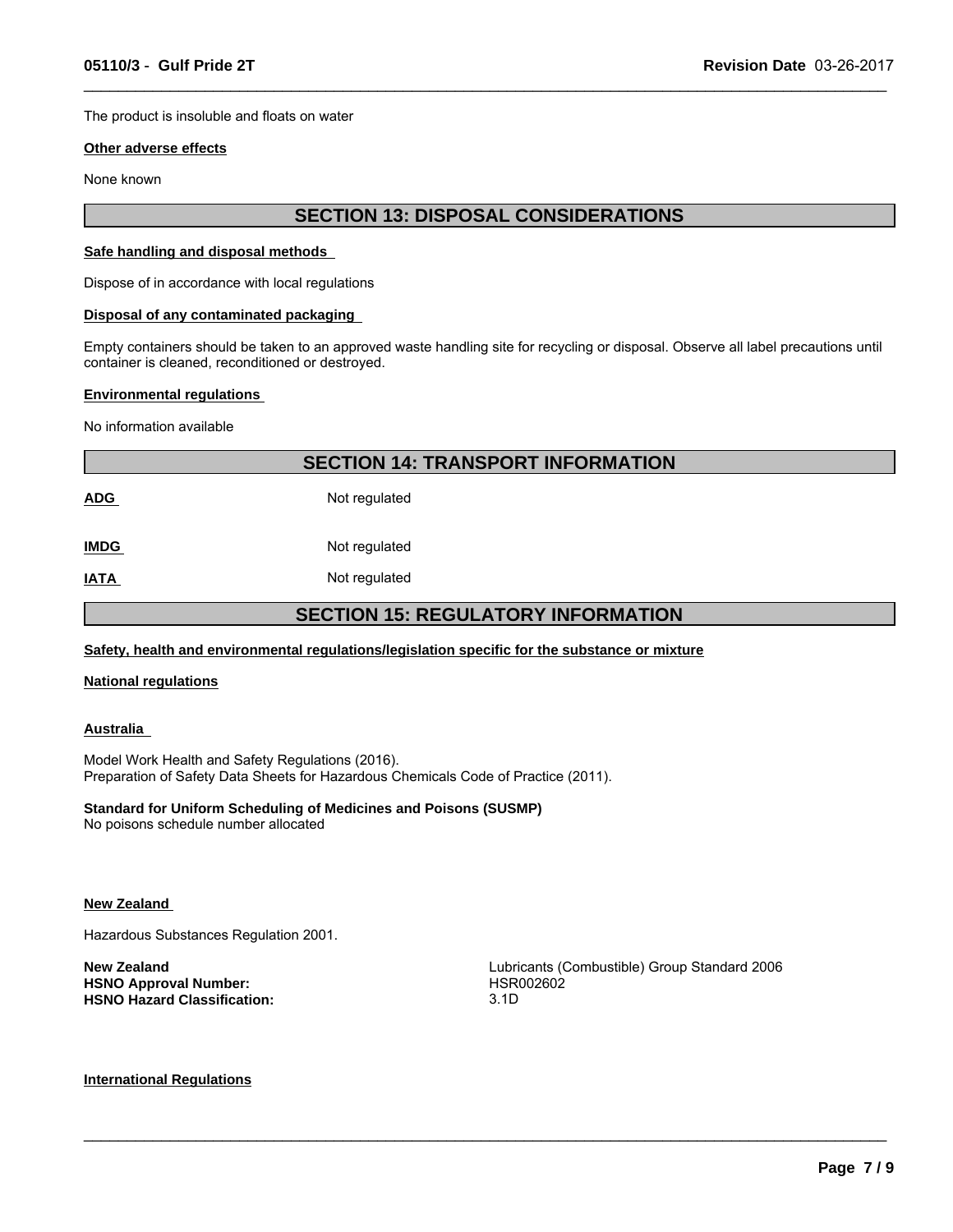$\_$  ,  $\_$  ,  $\_$  ,  $\_$  ,  $\_$  ,  $\_$  ,  $\_$  ,  $\_$  ,  $\_$  ,  $\_$  ,  $\_$  ,  $\_$  ,  $\_$  ,  $\_$  ,  $\_$  ,  $\_$  ,  $\_$  ,  $\_$  ,  $\_$  ,  $\_$  ,  $\_$  ,  $\_$  ,  $\_$  ,  $\_$  ,  $\_$  ,  $\_$  ,  $\_$  ,  $\_$  ,  $\_$  ,  $\_$  ,  $\_$  ,  $\_$  ,  $\_$  ,  $\_$  ,  $\_$  ,  $\_$  ,  $\_$  ,

**Ozone-depleting substances (ODS)** Not applicable

**Persistent Organic Pollutants** Not applicable

**Chemicals Subject to Prior Informed Consent (PIC)** Not applicable

#### **International Inventories**

 **TSCA** - United States Toxic Substances Control Act Section 8(b) Inventory All ingredients are on the inventory or exempt from listing

 **DSL/NDSL** - Canadian Domestic Substances List/Non-Domestic Substances List All ingredients are on the inventory or exempt from listing

 **AICS** - Australian Inventory of Chemical Substances All ingredients are on the inventory or exempt from listing

 **PICCS** - Philippines Inventory of Chemicals and Chemical Substances All ingredients are on the inventory or exempt from listing

 **KECL** - Korean Existing and Evaluated Chemical Substances All ingredients are on the inventory or exempt from listing

 **IECSC** - China Inventory of Existing Chemical Substances All ingredients are on the inventory or exempt from listing

 **ENCS** - Japan Existing and New Chemical Substances All ingredients are on the inventory or exempt from listing

 **TCSI** - Taiwan National Existing Chemical Inventory Contact supplier for inventory compliance status

 **NZIoC** - New Zealand Inventory of Chemicals All ingredients are on the inventory or exempt from listing

#### **Other Information**

**The highly refined base oil (Viscosity >20.5 cSt @40°C) contains one or more substance with the following CAS/EC numbers:**

| <b>Chemical name</b>                                      | <b>CAS No</b> | <b>EC-No</b> |
|-----------------------------------------------------------|---------------|--------------|
| Distillates (petroleum), solvent-refined heavy paraffinic | 64741-88-4    | 265-090-8    |
| Distillates (petroleum), solvent-refined light paraffinic | 64741-89-5    | 265-091-3    |
| Residual oils (petroleum), solvent deasphalted            | 64741-95-3    | 265-096-0    |
| Distillates (petroleum), solvent-refined heavy naphthenic | 64741-96-4    | 265-097-6    |
| Distillates (petroleum), solvent-refined light naphthenic | 64741-97-5    | 265-098-1    |
| Residual oils (petroleum), solvent-refined                | 64742-01-4    | 265-101-6    |
| Distillates (petroleum), hydrotreated heavy naphthenic    | 64742-52-5    | 265-155-0    |
| Distillates (petroleum), hydrotreated light naphthenic    | 64742-53-6    | 265-156-6    |
| Distillates (petroleum), hydrotreated heavy paraffinic    | 64742-54-7    | 265-157-1    |
| Distillates (petroleum), hydrotreated light paraffinic    | 64742-55-8    | 265-158-7    |
| Distillates (petroleum), solvent-dewaxed light paraffinic | 64742-56-9    | 265-159-2    |
| Residual oils (petroleum), hydrotreated                   | 64742-57-0    | 265-160-8    |
| Lubricating oils (petroleum), hydrotreated spent          | 64742-58-1    | 265-161-3    |
| Residual oils (petroleum), solvent-dewaxed                | 64742-62-7    | 265-166-0    |

 $\_$  ,  $\_$  ,  $\_$  ,  $\_$  ,  $\_$  ,  $\_$  ,  $\_$  ,  $\_$  ,  $\_$  ,  $\_$  ,  $\_$  ,  $\_$  ,  $\_$  ,  $\_$  ,  $\_$  ,  $\_$  ,  $\_$  ,  $\_$  ,  $\_$  ,  $\_$  ,  $\_$  ,  $\_$  ,  $\_$  ,  $\_$  ,  $\_$  ,  $\_$  ,  $\_$  ,  $\_$  ,  $\_$  ,  $\_$  ,  $\_$  ,  $\_$  ,  $\_$  ,  $\_$  ,  $\_$  ,  $\_$  ,  $\_$  ,